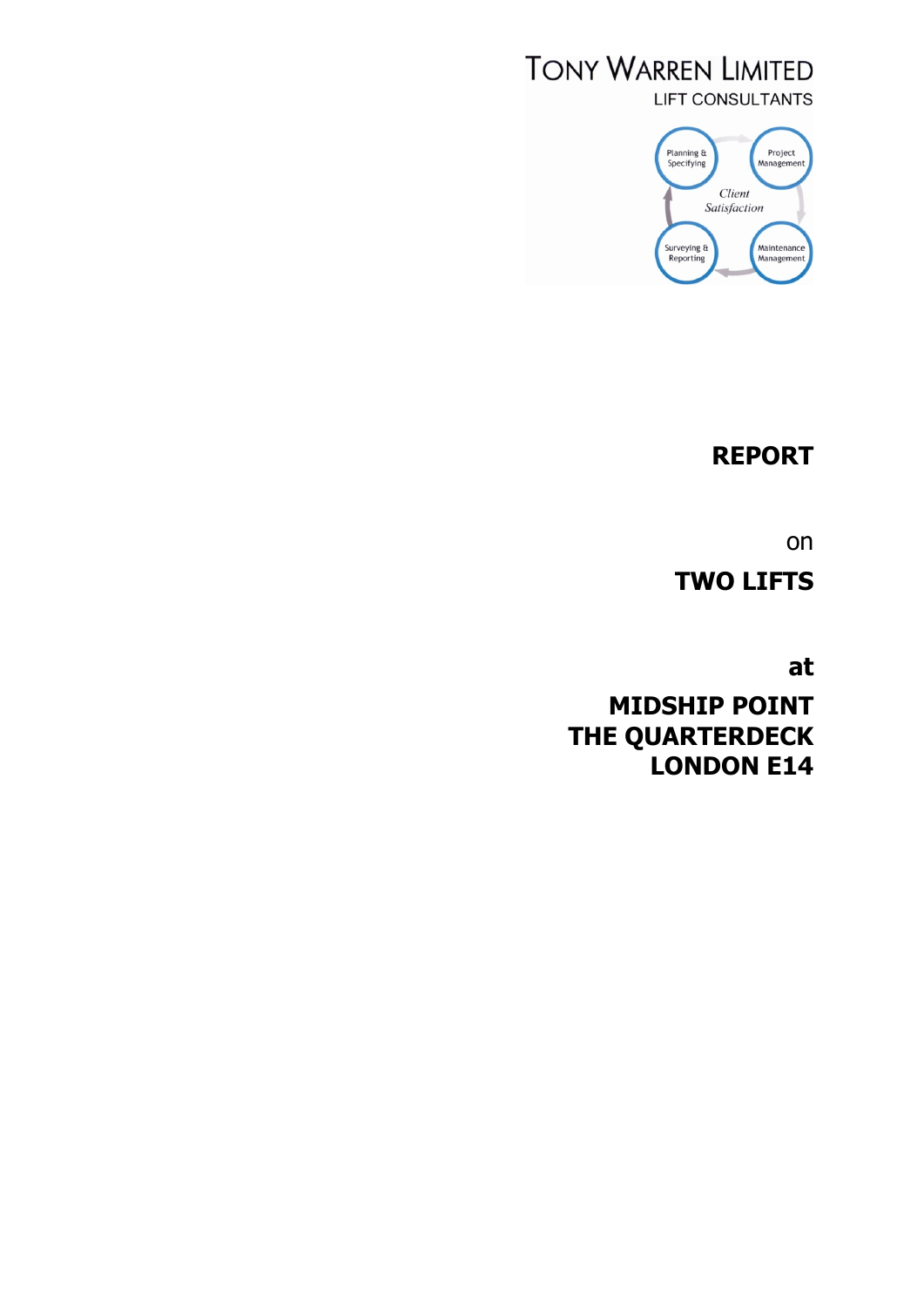Report on: The condition of the lifts, asset register, compliance with current standards, suitability, life expectancy, recommended works

Commissioned by: MCCE Limited J103 The Biscuit Factory Tower Bridge Business Complex 100 Clements Road London SE16 4DU

Prepared by: Tony Warren Limited 10 Edward Way Ashford Middlesex TW15 3AY

*Telephone:* 01784 246416 *Facsimile:* 01784 243530 *e-mail:* lifts@tonywarren.co.uk

Date: November 2017 Issue No: 1 Reference: P171104-6/ACW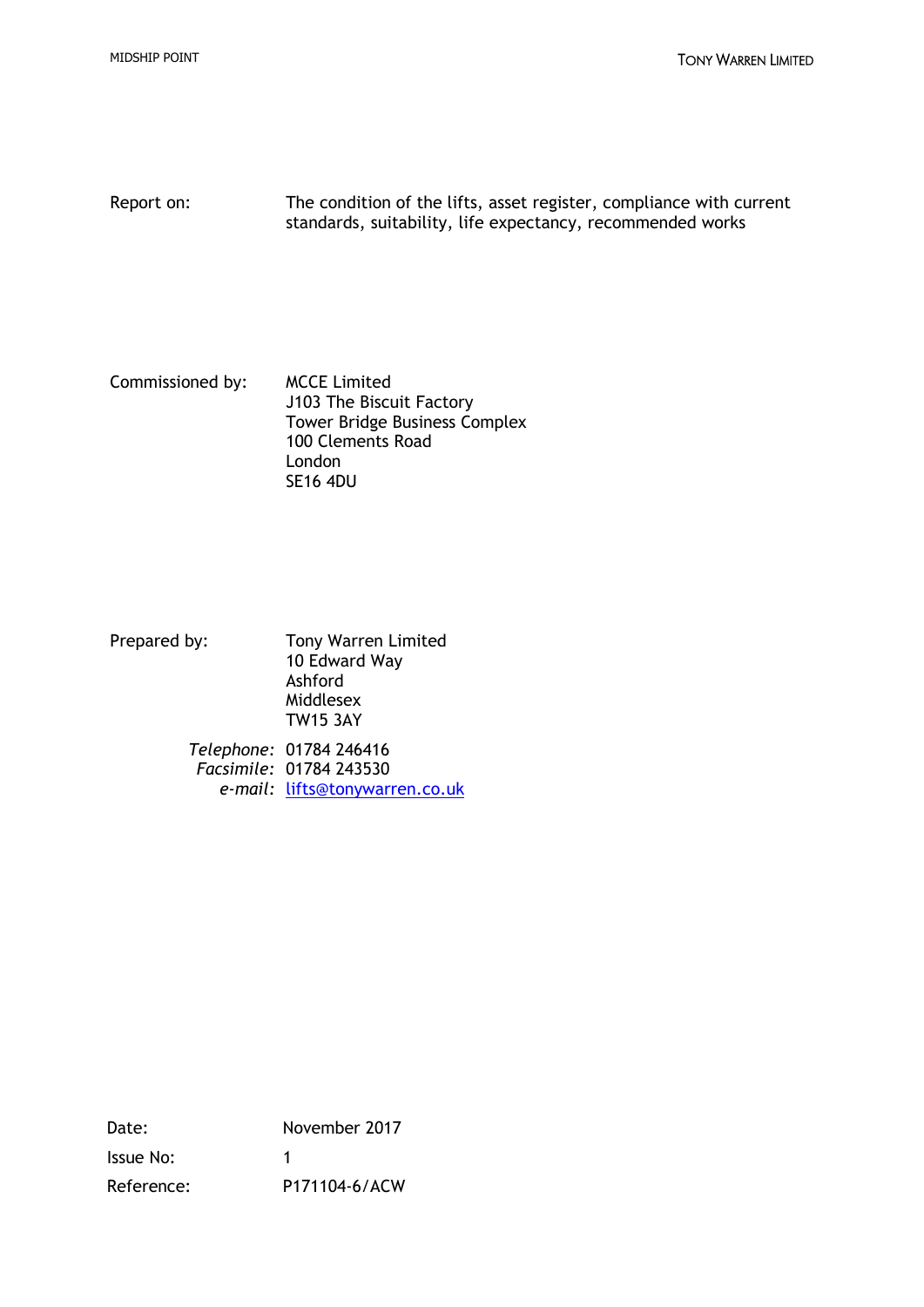## **Index**

| 1                       |                       |                                            |                   |  |  |  |  |  |
|-------------------------|-----------------------|--------------------------------------------|-------------------|--|--|--|--|--|
|                         | 1.1                   |                                            |                   |  |  |  |  |  |
|                         | 1.2                   |                                            |                   |  |  |  |  |  |
| $\overline{2}$          |                       |                                            |                   |  |  |  |  |  |
|                         | 2.1                   |                                            |                   |  |  |  |  |  |
|                         | 2.2                   |                                            |                   |  |  |  |  |  |
|                         | 2.3                   |                                            |                   |  |  |  |  |  |
|                         | 2.4                   |                                            |                   |  |  |  |  |  |
|                         | 2.5                   |                                            |                   |  |  |  |  |  |
|                         | 2.6                   |                                            |                   |  |  |  |  |  |
| $\overline{\mathbf{3}}$ |                       |                                            |                   |  |  |  |  |  |
|                         | <b>Asset Register</b> |                                            | <b>Appendix 1</b> |  |  |  |  |  |
|                         |                       | <b>Health &amp; Safety Items</b>           | <b>Appendix 2</b> |  |  |  |  |  |
|                         |                       | <b>Operational Items</b>                   | <b>Appendix 3</b> |  |  |  |  |  |
|                         |                       | <b>Disabled Use Compliance</b>             | <b>Appendix 4</b> |  |  |  |  |  |
|                         |                       | <b>Life Cycle Costings</b>                 | <b>Appendix 5</b> |  |  |  |  |  |
|                         |                       | <b>Current Health and Safety Standards</b> | <b>Appendix 6</b> |  |  |  |  |  |
|                         |                       | <b>Current Disabled Access Standards</b>   | <b>Appendix 7</b> |  |  |  |  |  |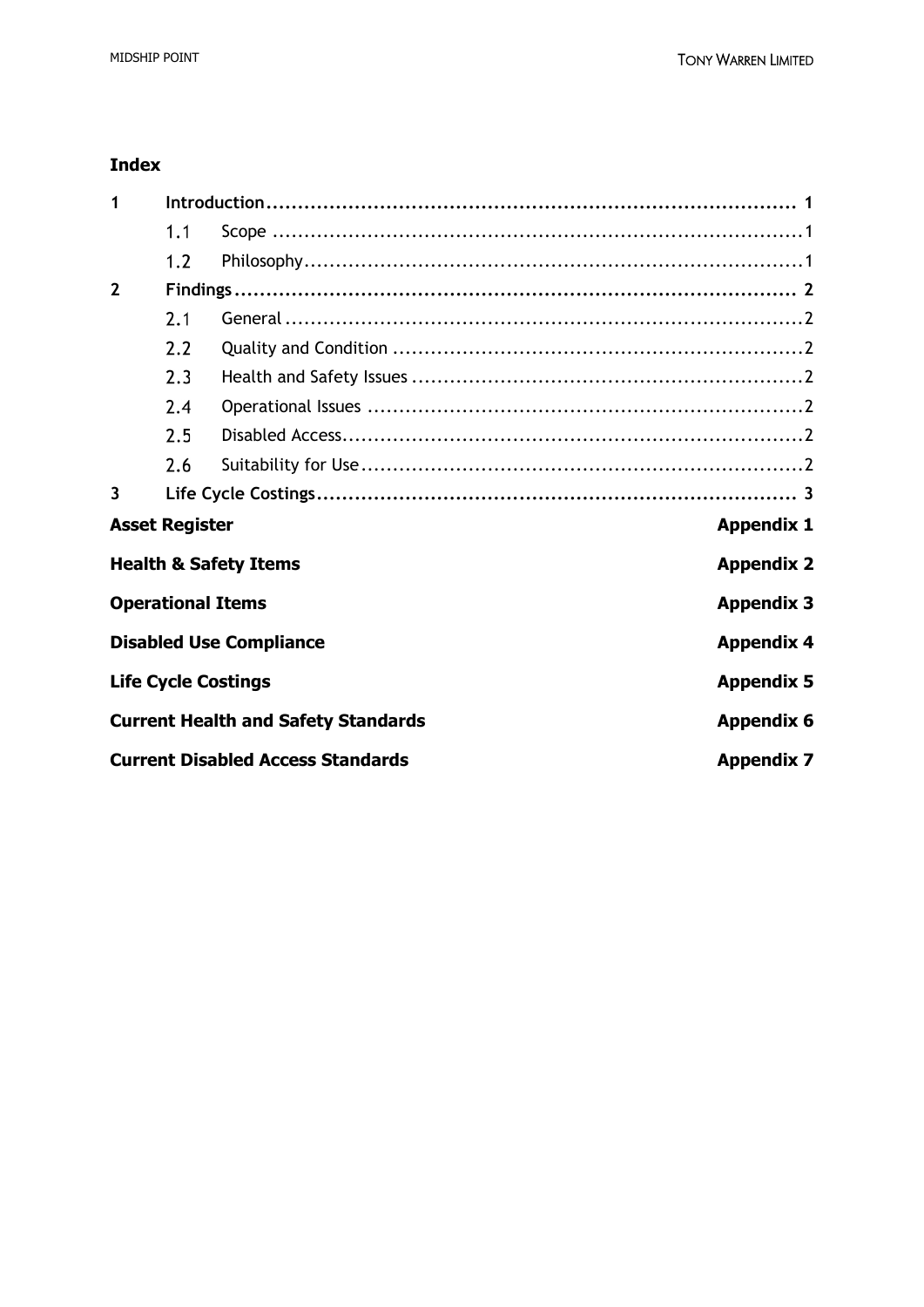## **1 Introduction**

#### $1.1$ **Scope**

This report has been prepared by Tony Warren Ltd to cover a study into the vertical transportation systems at Midship Point, The Quarterdeck, London E14.

Tony Warren Ltd was appointed by MCCE Limited on behalf of its client to undertake a survey of the vertical transportation systems, the scope of the appointment requiring:

a detailed description of areas of non-compliance with reference to the relevant legislation and standards for each item

an assessment of risk for each identified breach in compliance

recommendations for works to address the areas of non-compliance

a costed assessment of the anticipated remaining of the lifts

advice on whether issues can be deferred

an assessment of whether the existing lifts are fit for purpose

The survey was undertaken on 28<sup>th</sup> November 2017 and constituted a visual inspection of the vertical transportation systems within the building, observed under normal operating conditions wherever possible.

No dismantling of components was undertaken and access panels were only removed where safe to do so and where no interruption of services would occur. This type of visual survey may not fully establish the true condition of the equipment, as it is common to find plant, which from an external view appears satisfactory, to have a history of operational problems.

It should be noted that no design checks were carried out within the scope of this survey.

The survey did not include any examination of deleterious materials within the property and the findings summarised within this report do not allow for the treatment of such materials to affect any recommendations.

Comments made within this report are not intended to satisfy the statutory biannual 'Through Examination and Inspection' reports required under the Lifting Operations and Lifting Equipment Regulations or the 'Guidelines on the Supplementary Tests of In-Service Lifts' issued by the Safety Advisory Federation (SAFed).

The above statements are to set the parameters of the study and do not imply any deep-seated problems.

Observations made in this report on the condition of the existing equipment do not take into account the provisions of any maintenance contract, which may cover some of the recommended works.

### $1.2$ **Philosophy**

The relevant legislation and standards in respect of health and safety, and disabled use, and the interpretations of these that have been used in the compilation of this report, are detailed in Appendices 5 and 6 respectively.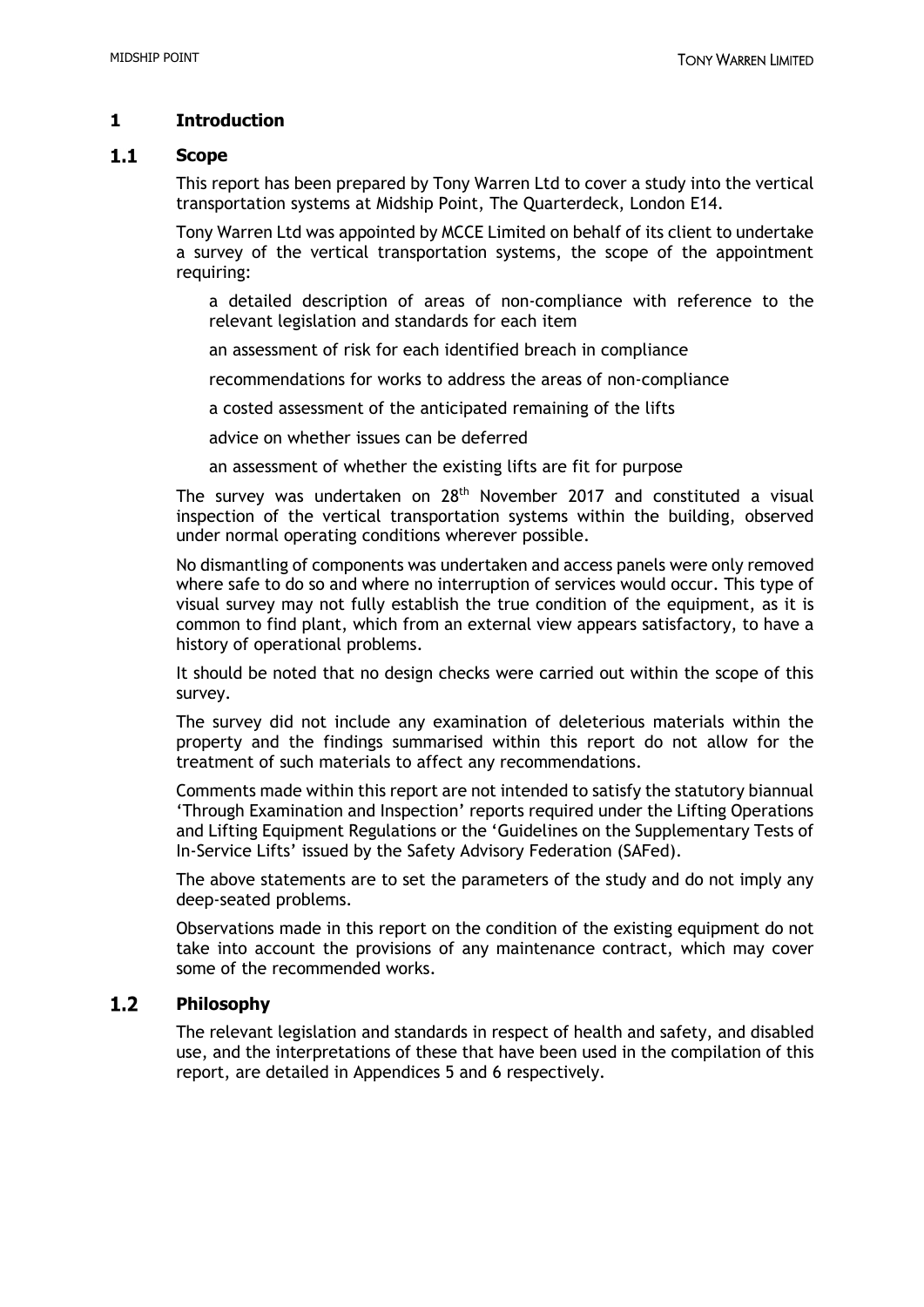## **2 Findings**

#### $2.1$ **General**

There is an interconnected pair of passenger lifts in this residential building, outline details of which are shown in the Asset Register in Appendix 1.

#### $2.2$ **Quality and Condition**

The lifts are thought to have been installed new at the time of the building's construction approximately 50 years ago and have been modernised at least once since, most recently in 2010.

They are in good visual condition.

From the Precision maintenance log cards in the machine room, the lifts appear to be very reliable with only two recorded 'lift' callouts in the past six months between them (one that appears to be misuse and one recoded as "ind[icator?] locked up, run").

The quality of the lifts is high, with good quality components from reputable suppliers, and with a robust design suited to their environment and use.

The lifts appear to be have no obvious faults.

### $2.3$ **Health and Safety Issues**

The lifts are almost fully compliant with current health and safety standards (see Appendix 5), however some works are necessary for full compliance and a schedule of these is given in Appendix 2.

These are relatively minor deviations from relevant standards and the risk is low, however the out of use landing door release mechanism should be repaired urgently to prevent delay in releasing trapped passengers, ie to allow them to be released at the nearest floor rather than requiring the lift car to be hand maneuvered to the next one.

### $2.4$ **Operational Issues**

There are a few minor additional items of an operational nature and a schedule of these is given in Appendix 3.

#### $2.5$ **Disabled Access**

There are a few items on the lifts of non-compliance with current disabled access standards (see Appendix 6) and a schedule of these is given in Appendix 4.

Again these are relatively minor deviations and easily resolved, other than the lifts not serving the top floor of the building, however this can be largely 'managed' by not locating tenants who are wheelchair users or and other persons unable to or who have difficulty using stairs on this floor (this of course would not consider visitors to these tenants).

#### $2.6$ **Suitability for Use**

The lifts are in good condition, designed, manufactured and installed to a high standard, using components ideally suited to local authority general housing, being of resilient construction with ant-vandal features.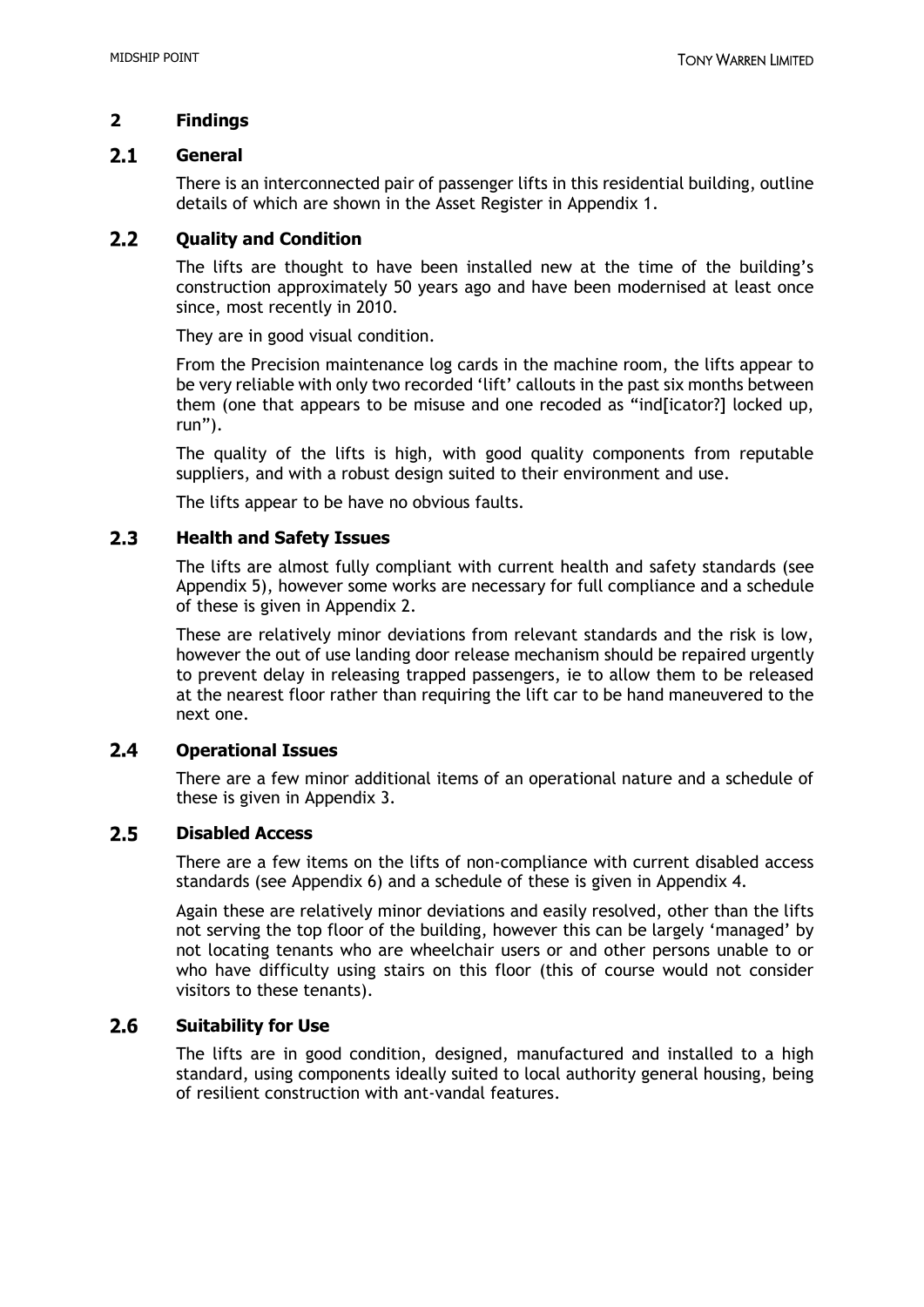## **3 Life Cycle Costings**

The table in Appendix 5 shows the estimated expenditure necessary on the lifts over the next 30 year period. These costs are current at today's date and exclude VAT and any relevant fees.

Recommended health and safety works, and disabled access, have been included in the first year's costs.

Items felt to be of a maintenance nature, eg adjustments, have not been included in these costs as it is felt that these would be carried out at no cost by the contractor.

Costs for minor repairs, eg replacement oils seals, to the lifts, vandalism, and the repair, replacement or maintenance of other plant or facilities associated with the lifts, eg heating/ventilation, etc are excluded from the costs below. Also excluded are routine maintenance premiums and statutory inspections.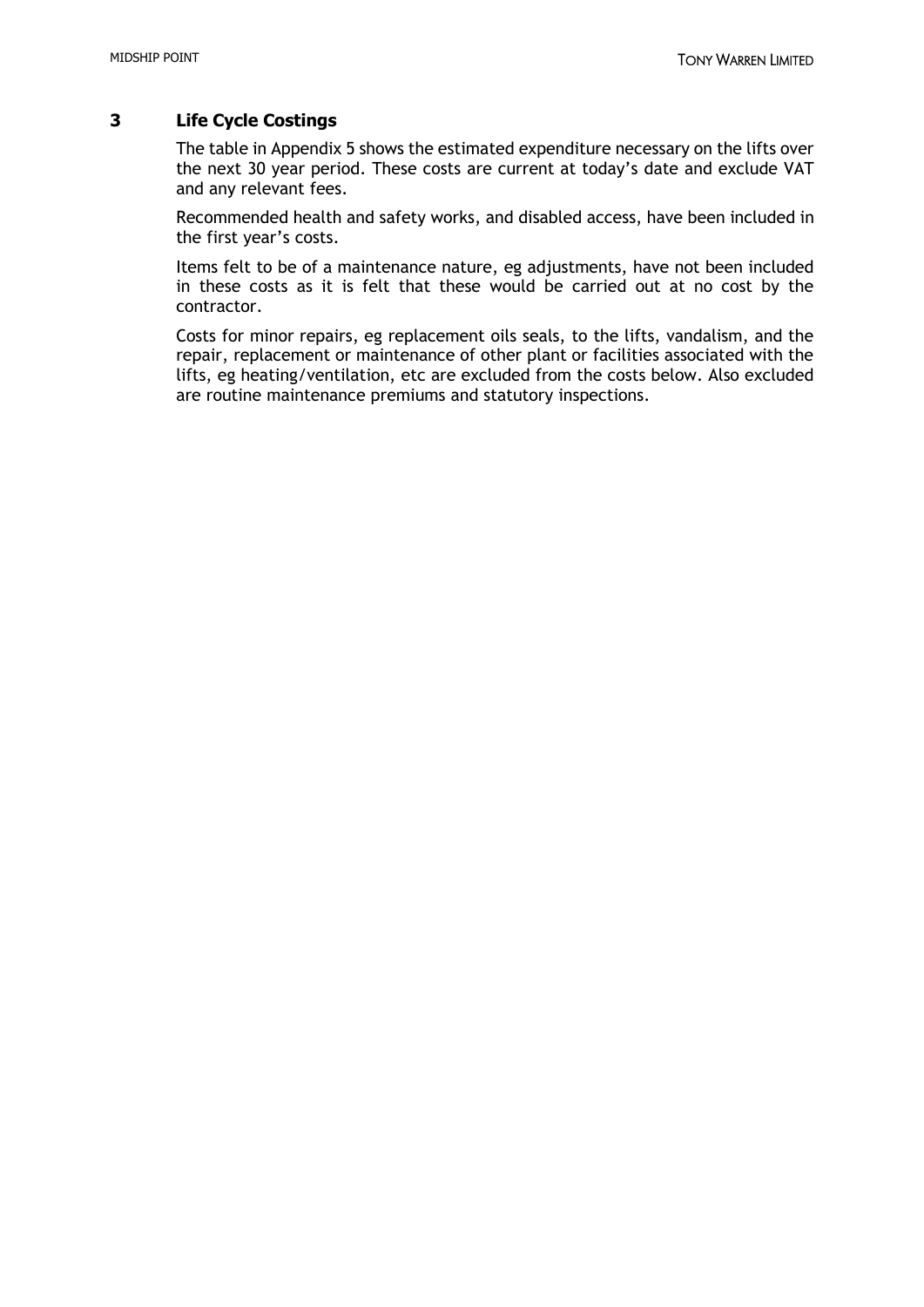# **Asset Register Appendix 1**

## **Lift 814 (Even Floors)**

| Number and Type of Lift          | One passenger                                                     |  |  |  |  |  |  |  |  |
|----------------------------------|-------------------------------------------------------------------|--|--|--|--|--|--|--|--|
| Location                         | Main Core                                                         |  |  |  |  |  |  |  |  |
| Contract Load                    | 13 person 1000kg                                                  |  |  |  |  |  |  |  |  |
| <b>Floors Served</b>             | 11 (G, 2, 4, 6, 8, 10, 12, 14, 16, 18, 20)                        |  |  |  |  |  |  |  |  |
| <b>Contract Speed</b>            | 1.6 <sub>m/s</sub>                                                |  |  |  |  |  |  |  |  |
| Control System                   | Down collective                                                   |  |  |  |  |  |  |  |  |
| Drive System                     | Variable frequency geared traction                                |  |  |  |  |  |  |  |  |
| <b>Machine Room Position</b>     | Directly above at roof level                                      |  |  |  |  |  |  |  |  |
| <b>Car Entrance</b>              | Power operated single panel side opening door                     |  |  |  |  |  |  |  |  |
| <b>Landing Entrances</b>         | Power operated single panel side opening doors                    |  |  |  |  |  |  |  |  |
| <b>Entrance Protection</b>       | Non-contact safety edge                                           |  |  |  |  |  |  |  |  |
| Contractor and Installation Date | Unknown in 1960s approximately<br>Modernised by Precision in 2010 |  |  |  |  |  |  |  |  |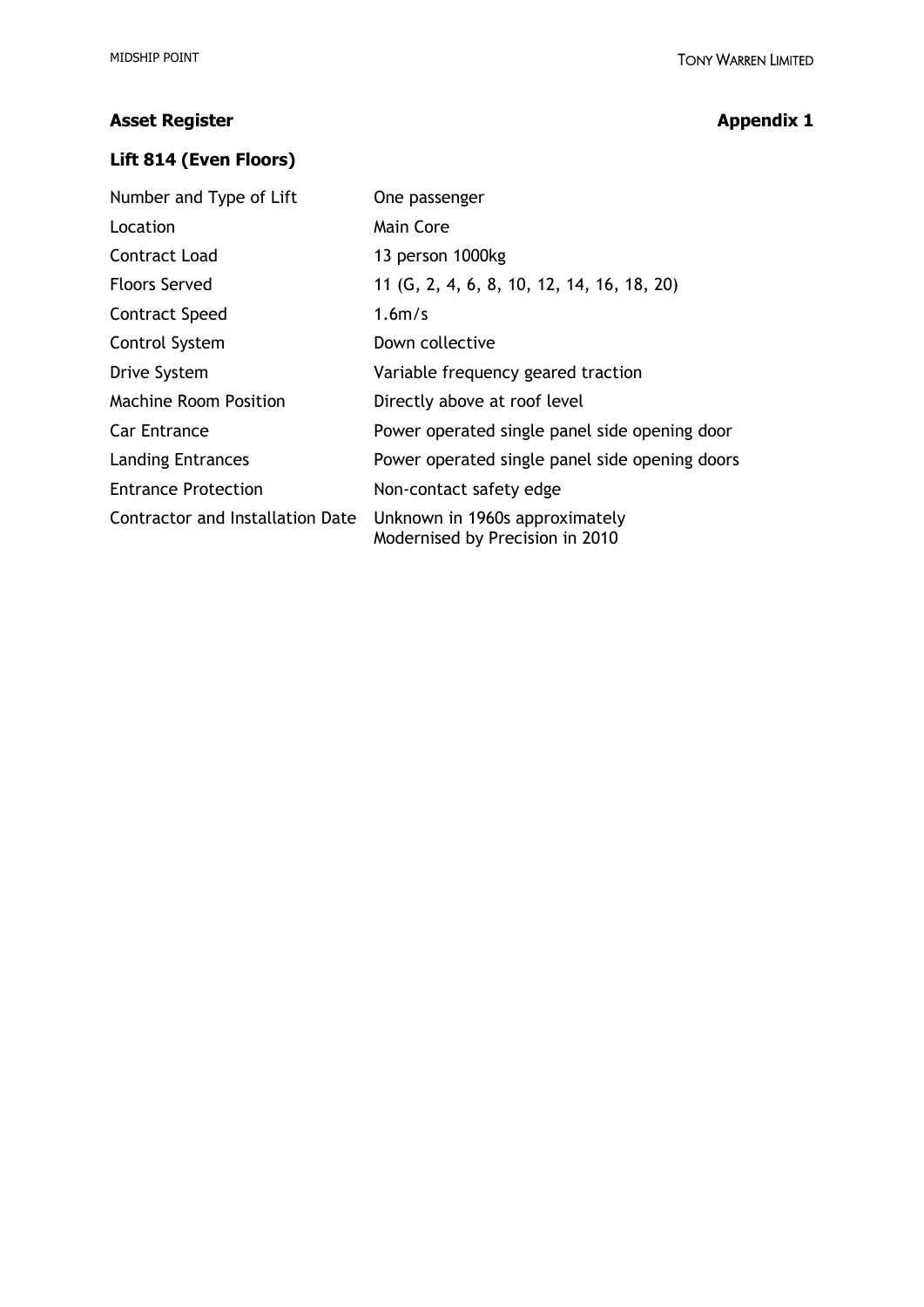# **Lift 815 (Odd Floors)**

| Number and Type of Lift          | One passenger                                                     |  |  |  |  |  |  |  |  |
|----------------------------------|-------------------------------------------------------------------|--|--|--|--|--|--|--|--|
| Location                         | Main Core                                                         |  |  |  |  |  |  |  |  |
| Contract Load                    | 13 person 1000kg                                                  |  |  |  |  |  |  |  |  |
| <b>Floors Served</b>             | 12 (G, 1, 3, 5, 7, 9, 11, 13, 15, 17, 19, 20)                     |  |  |  |  |  |  |  |  |
| Contract Speed                   | 1.6 <sub>m/s</sub>                                                |  |  |  |  |  |  |  |  |
| Control System                   | Down collective                                                   |  |  |  |  |  |  |  |  |
| Drive System                     | Variable frequency geared traction                                |  |  |  |  |  |  |  |  |
| <b>Machine Room Position</b>     | Directly above at roof level                                      |  |  |  |  |  |  |  |  |
| <b>Car Entrance</b>              | Power operated single panel side opening door                     |  |  |  |  |  |  |  |  |
| <b>Landing Entrances</b>         | Power operated single panel side opening doors                    |  |  |  |  |  |  |  |  |
| <b>Entrance Protection</b>       | Non-contact safety edge                                           |  |  |  |  |  |  |  |  |
| Contractor and Installation Date | Unknown in 1960s approximately<br>Modernised by Precision in 2010 |  |  |  |  |  |  |  |  |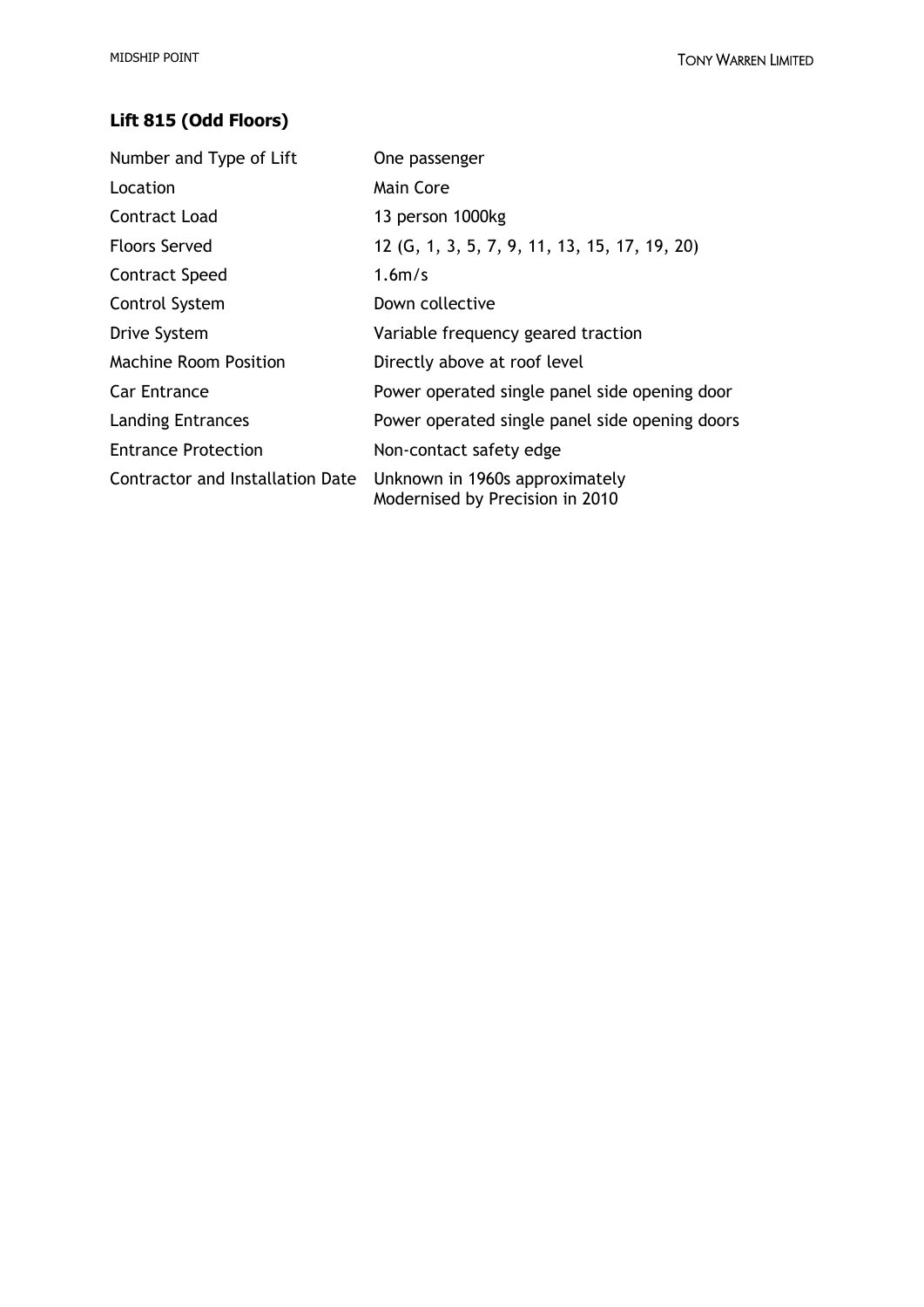## **Health & Safety Items Appendix 2**

*NB The items apply to both lifts unless stated otherwise.*

*The items exclude comments on the pit, underside of car, lift well and car top due to unavailability of access, other than what was able to be seen through the glazed lift wells.*

- 1. The machine room access door of L814 does not close properly and this should be rectified to allow the doors to be locked as required.
- 2. The 200mm 'kerb' at floor level across the machine room access doors is a tripping hazard and should be provided with hazard markings and warning notices on both sides of the doors.
- 3. The lifting beam in the machine room should be tested and marked with its SWL or labelled "Do not Use" (testing and re-certification is required at 12 month intervals by the Lifting Operations and Lifting Equipment Regulations).
- 4. A fire extinguisher should be provided in the machine room, mounted on the wall adjacent to the access door.
- 5. The lift car lighting appears to be switched from the distribution board only and should be modified to be switched independently.
- 6. There is no means of preventing overspeeding of the cars in the upward direction and this should be provided as part of any future major refurbishment contract.
- 7. There is no means of preventing unintended movement of the cars away from a landing, as required by current British Standards, and this should be provided as part of any future major refurbishment contract.
- 8. The pit level lift well lighting luminaire of L814 is out of service and should be reinstated.
- 9. The governor tension weight pulley in the lift pit should be fitted with easily removable personnel and debris guards.
- 10. The levelling accuracy of both lifts is less than it should be at some levels, for example L814 is 20mm out at the  $7<sup>th</sup>$  floor, and this should be adjusted.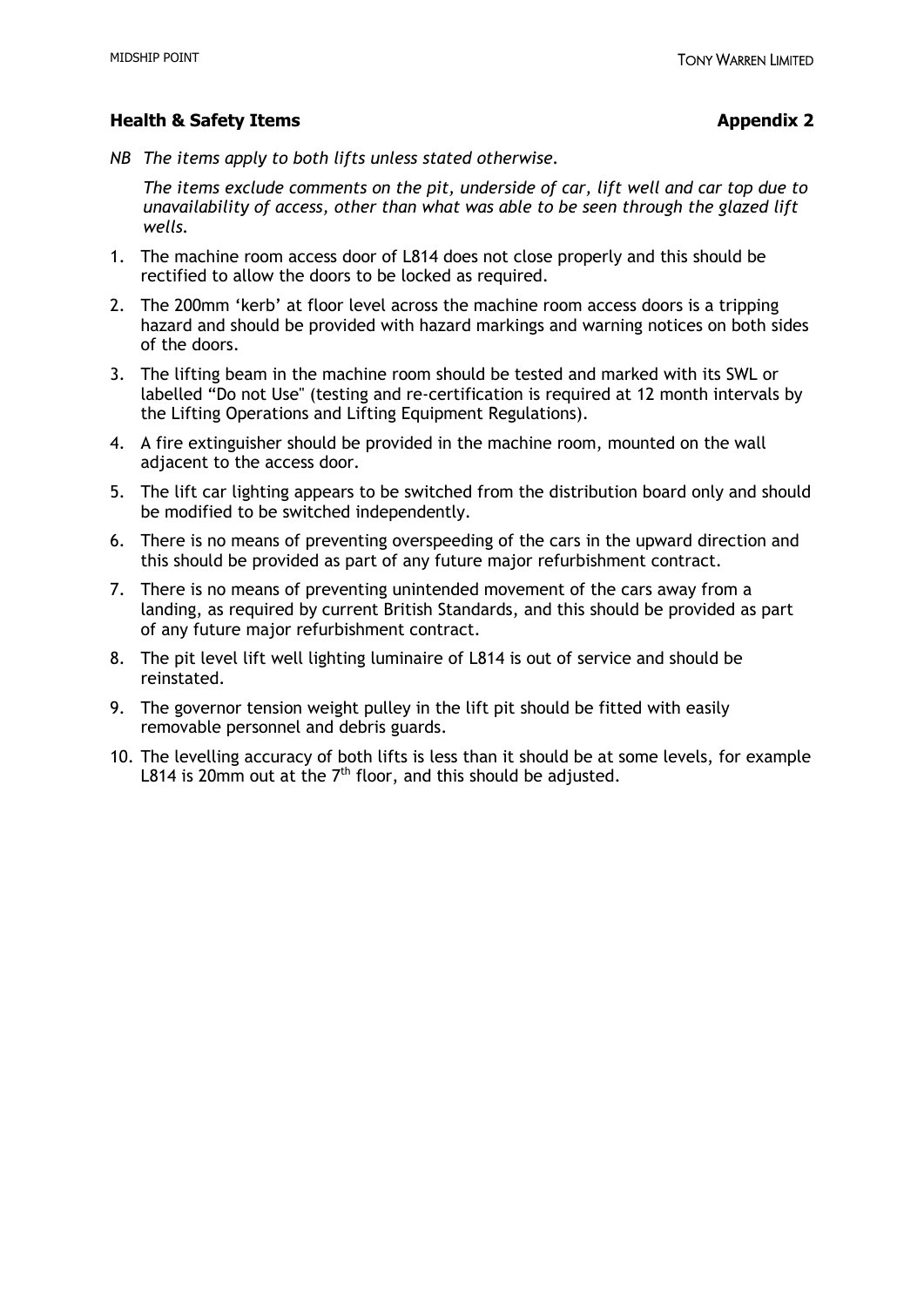## **Operational Items Appendix 3**

- 1. The car of L814 judders very badly before the doors close on occasion and this should be rectified.
- 2. There is a 'graunch' during travel emanating from L815 at around the 11<sup>th</sup> floor and this should be rectified.
- 3. The voice synthesizer of L815 is out of service and should be reinstated.
- 4. The 'call acceptance' indicator of L815 at the Ground floor is out of service and should be reinstated.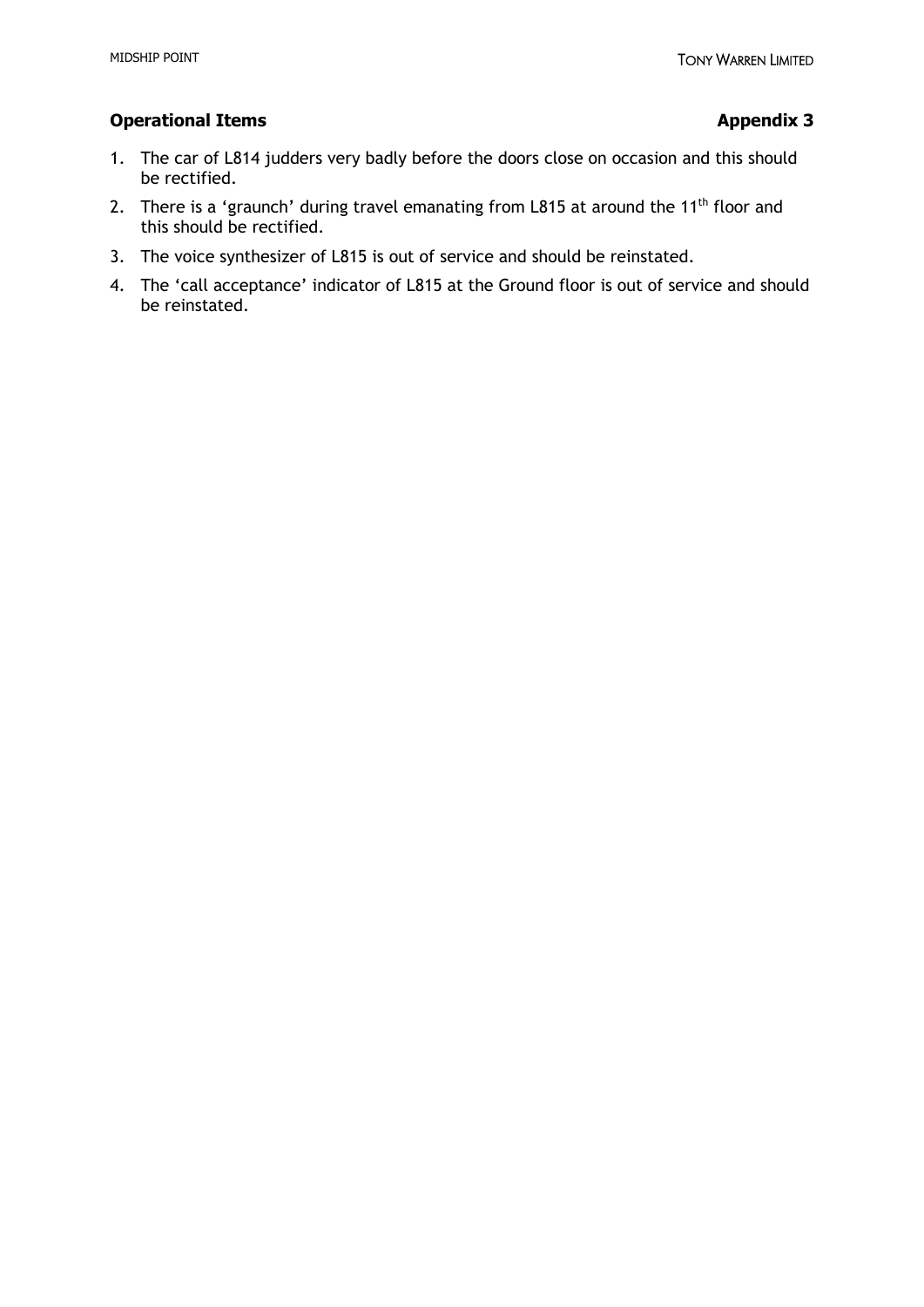## **Disabled Use Compliance Appendix 4**

*NB The items apply to both lifts unless stated otherwise.*

Current disabled access standards (see Appendix 6) are not met by the lifts due to the following:

the lack of a handrail on a side wall of the car

the lack of a mirror on the rear wall of the car to allow wheelchair users to see when they back out (the car is too small for the wheelchair to be easily turned)

the lifts do not serve all levels of the building

the lack of induction loops in the cars

Modifying the lifts to comply with current standards is relatively simple, other than the levels served:

a handrail on a side wall is simply provided

a mirror can be provided on the rear wall to allow wheelchair users to see what is on the landing as they back out

induction loops are easily incorporated around the cars

The lifts currently do not serve the top floor and it is felt to be require more than "reasonable material alterations" to modify the building to achieve this.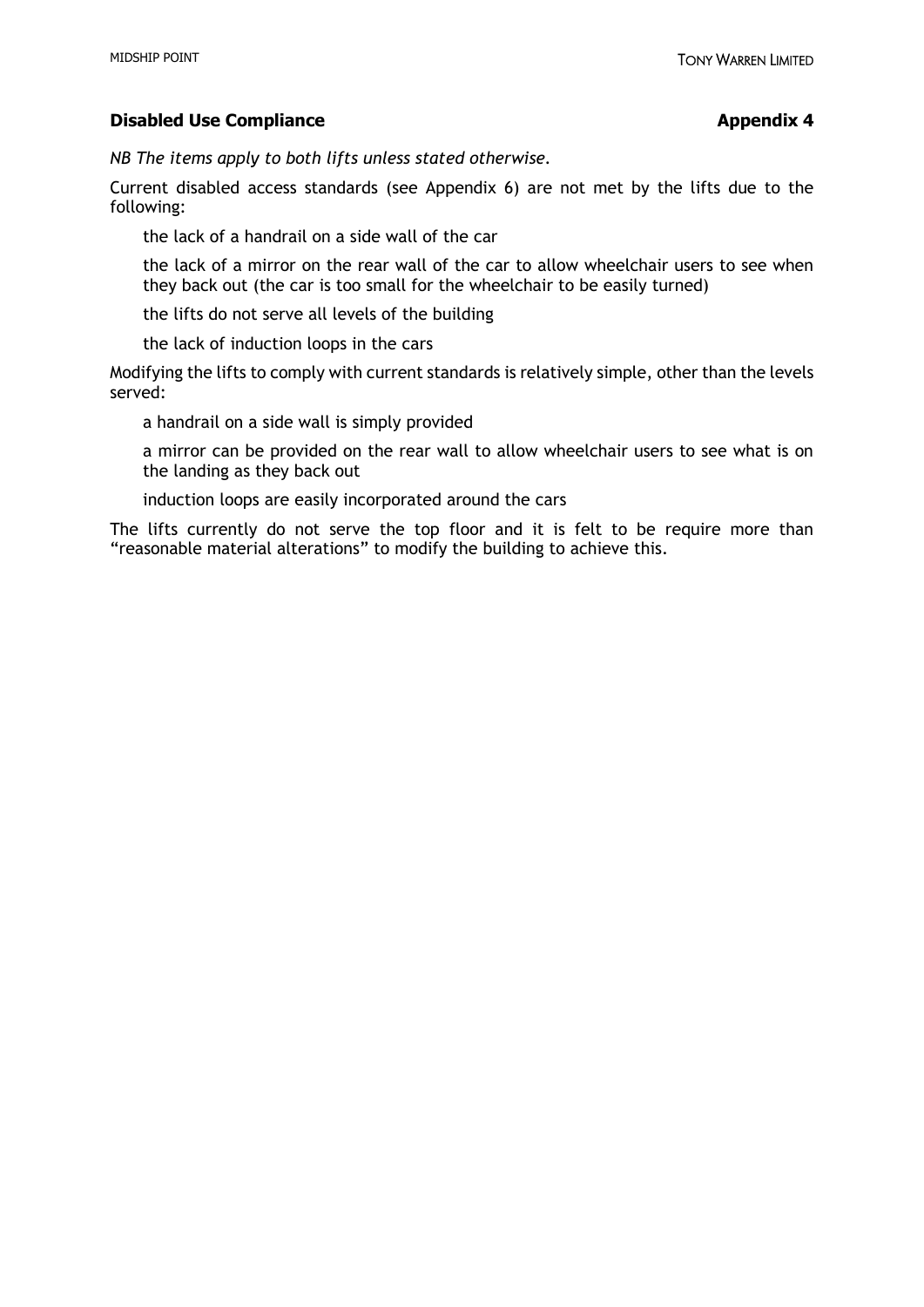# **Life Cycle Costings Appendix 5**

# **(Costs are '000s')**

| <b>Component of Work</b><br>Years |     |  |   | O | 8 | Q | 10 | $11 -$<br>15 | 16-<br>20 | $21 -$<br>25 | $26 -$<br>30 | ı –<br>30 |
|-----------------------------------|-----|--|---|---|---|---|----|--------------|-----------|--------------|--------------|-----------|
| Health and Safety/Operational     | 2.5 |  |   |   |   |   |    |              |           |              |              | 2.5       |
| <b>Disabled Access</b>            |     |  |   |   |   |   |    |              |           |              |              |           |
| Modernisation/Replacement         |     |  |   |   |   |   |    |              | 300       |              |              |           |
| <b>Totals</b>                     | 7.5 |  | 0 | 0 |   |   | 0  |              | 300       |              | n.           | 307.5     |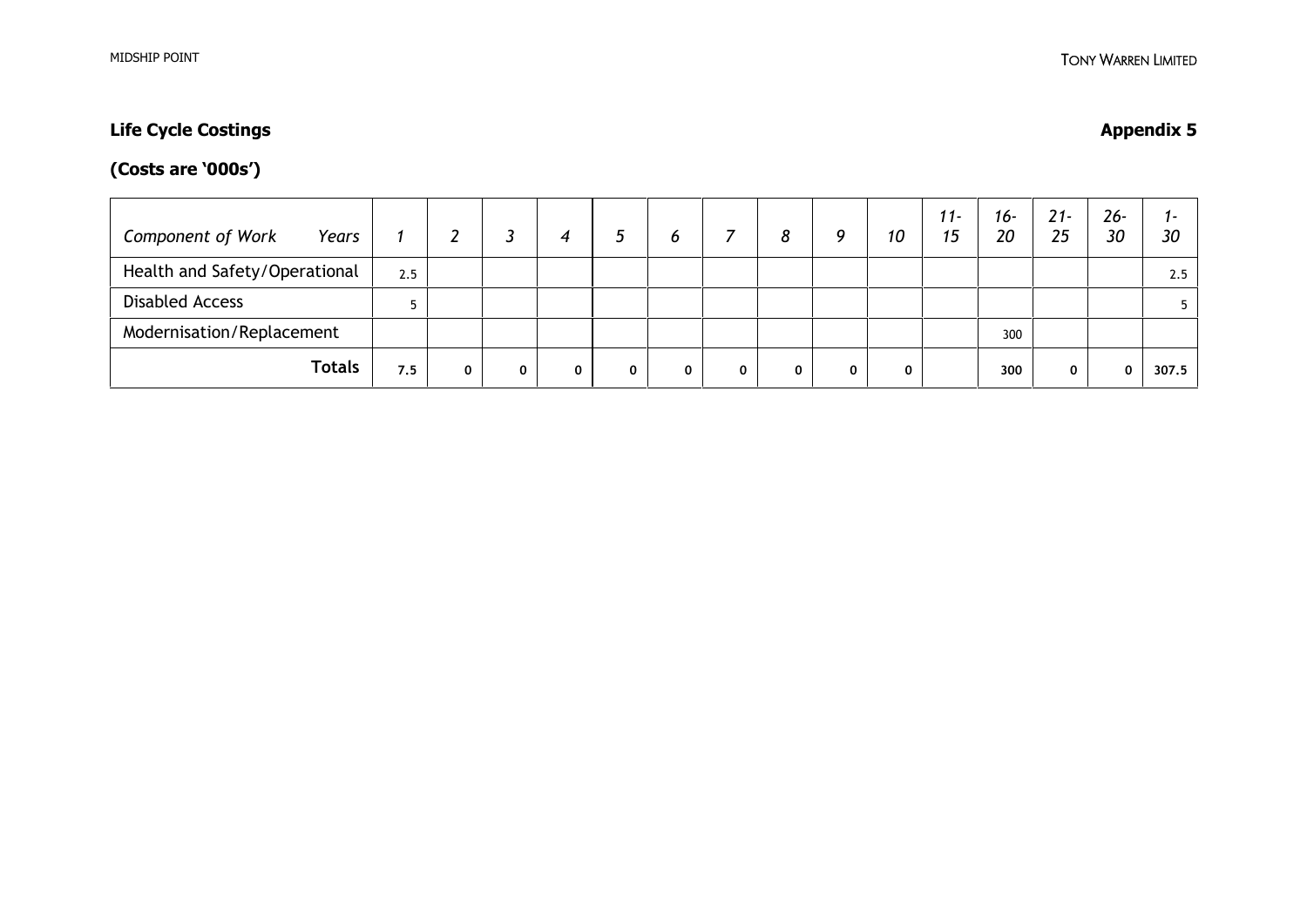### **Current Health and Safety Standards Appendix 6 Appendix 6 Appendix 6**

### There is a multitude of British Standards, statutory instruments and Health and Safety Executive 'Guidance Notes' that relate to lifts, in addition to the expectations of insurance companies and accepted good trade practice.

Other than BS EN 81, British Standards are generally accepted as a minimum standard under health and safety requirements and non-compliance without good reason may lead to legal difficulties as the courts approve compliance with British Standards' recommendations, and insurance companies expect installations which they cover to comply.

Additionally, British Standards are not intended to be retrospective in most cases, ie a newly published requirement would apply to all new lifts and major refurbishment of current installations, however it would not necessarily be expected to be applied to existing lifts otherwise. For example, mechanics' car top control units should include a 'common' button in addition to the 'up' and 'down' buttons to meet current requirements, but it is not expected that existing non-compliant units be replaced except as part of other refurbishment works.

Lifts need to comply with the Health and Safety at Work etc Act 1974 which is not specific, other than to require the installation and environment to be safe for passengers, maintenance operatives and others alike.

The recommendations within in this report include the following requirements:

- a. safe access and escape to/from machine room, lift well and pit
- b. safe working and operational environments in normal and emergency situations
- c. compliance with current BS requirements on safety (rather than design) matters
- d. precautions against fire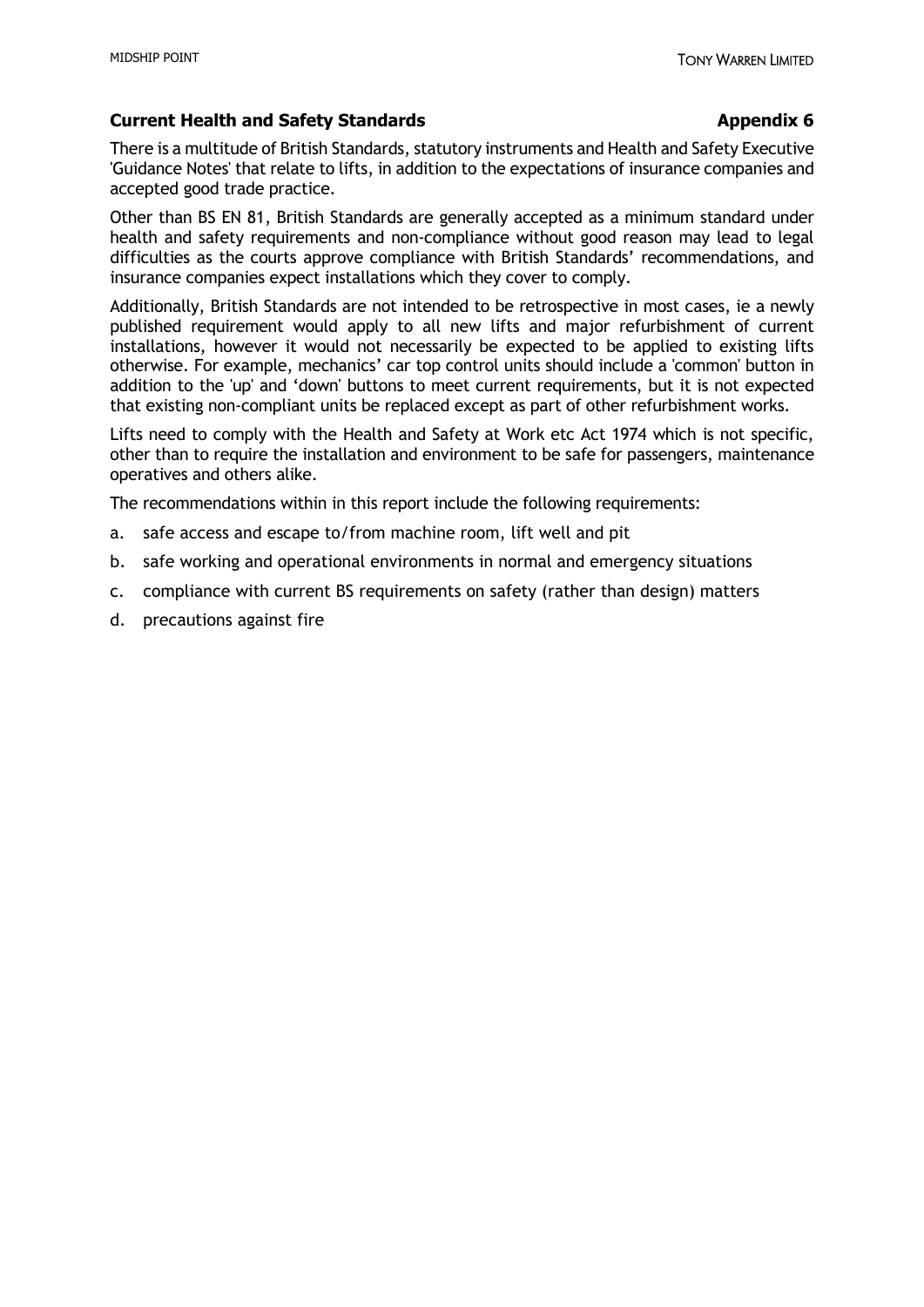## **Current Disabled Access Standards Appendix 7 Appendix 7**

## It is necessary to provide access for disabled users in new buildings in accordance with Part M of Building Regulations and the requirements of this standard have been used for the purpose of assessing the minimum suitability of a lift for disabled passengers.

These Regulations, while allowing ramps, effectively specify a lift for multi-storey buildings, with certain characteristics. These features are listed below and comments in this report indicate where the lift does not meet these requirements:

- e. a 'standard' 8 person car, 1100mm wide x 1400mm deep
- f. landing in front of entrance at least 1500mm wide x 1500mm deep
- g. a clear entrance width of 800mm
- h. car controls between 900mm and 1200mm above floor level
- i. car controls at least 400mm from the front wall
- j. landing controls between 900mm and 1200mm above floor level
- k. tactile indication on or adjacent to the car buttons to identify the floor selected
- l. tactile indication on the landing adjacent to the call button to identify the floor level
- m. visual indication (position indicator) of the floor reached, if more than three floors
- n. audible indication (voice synthesizer) of the floor reached, if more than three floors
- o. a signalling system to advise that a lift is answering a landing call
- p. a 'door open' period of five seconds, or three seconds if provided with electronic safety edges or light rays

The Disability Discrimination Act 1995 (the DDA), imposes responsibilities upon 'service providers', ie those providing a service to the public  $-$  for example, restaurants, hotels, cinema, shops. From October 2004, it has been necessary for service providers to make 'reasonable…physical alterations' to existing building facilities if necessary to comply with this statutory instrument, however the requirements are not clearly defined as:

- a. the Act does not specifically refer to lifts in any way
- b. the Act refers to Building Regulations Part M, however this does not include all the provisions of Part 70 of BS EN 81 'Accessibility to lifts for persons including persons with disability', which applies to new lifts under the Lift Regulations

It is good practice to comply with Part 70 and the following requirements will be applicable:

- a. power operated horizontally sliding doors
- b. adjustable door dwell ('door open') time to be adjustable (normally 2-20 seconds) with 'quick close' override in car, e.g. 'door close' button
- c. full height (25-1800 mm) non-contact door protection device (safety edge)
- d. handrail on at least one side wall, with gripping part 30-45 mm wide with minimum radius of 10 mm, 35 mm minimum gap to wall, 900 mm  $\pm$ 25 mm from floor level to top of handrail, and handrail closed to wall
- e. car floor buttons to be identified by symbols, -1, 0, 1, 2, etc
- f. mirror to allow wheelchair users to observe obstacles when backing out of car where the car is not large enough to allow the user to turn before existing